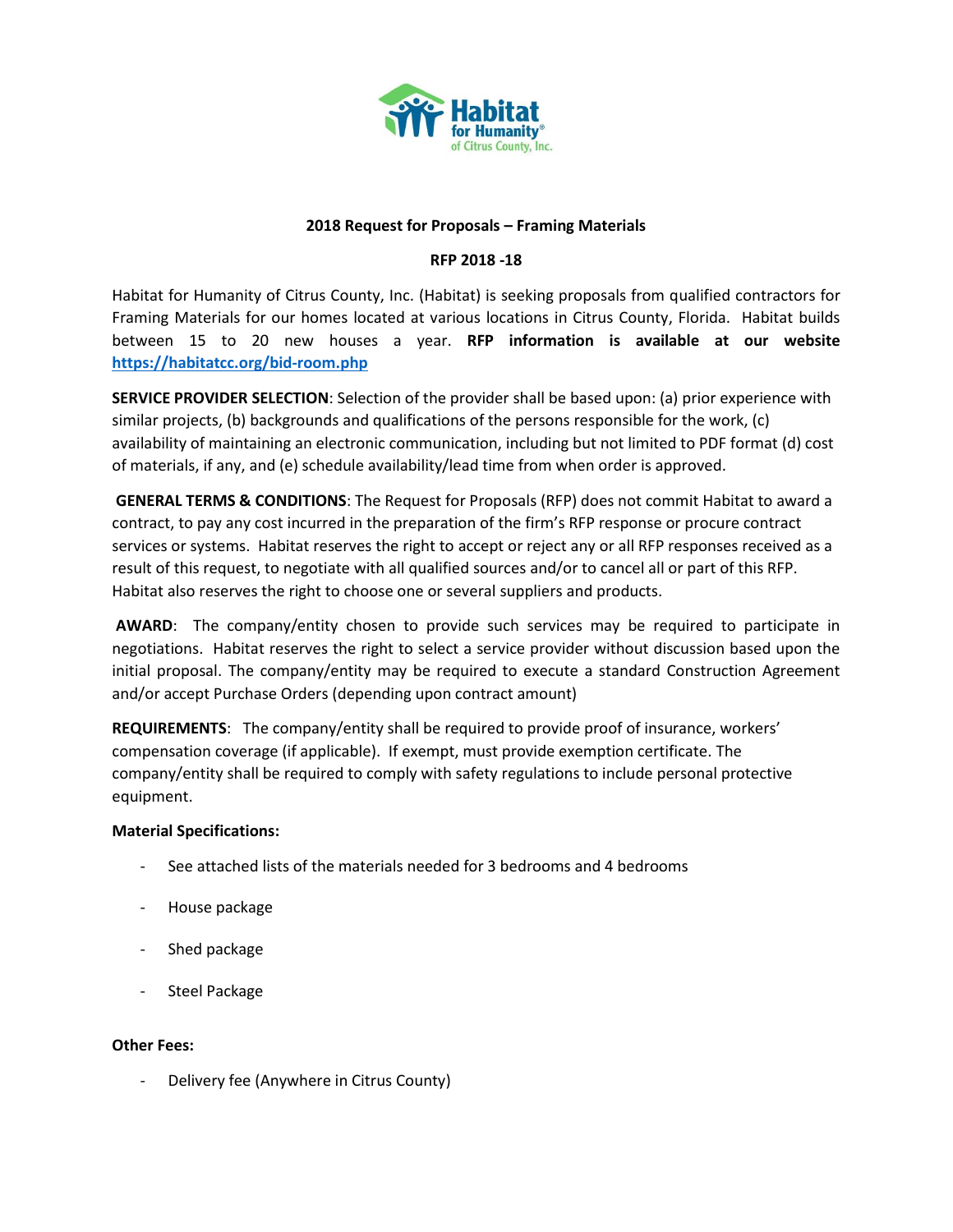

**RESPONSE FORMAT** All applicants should apply the following format for submission of their response to this Request for Proposals.

#### 1) **A Cover Letter Including**:

- Company Name
- Address
- Full Contact Information
- A brief description of the company
- Identification of Partner Firms (if applicable)
- License Number
- Signed by an Authorized Representative of the Firm

#### 2) **Qualifications:** (*Waived for existing vendors*)

- List and Briefly Describe Similar Projects Completed by Firm
- Provide Pictures of Similar Projects Completed by Firm
- Please Include References with Contact Person and Contact Information

#### 3) **Cost and Schedule:**

- Cost of Services by Task
- Schedule Availability and lead time.

#### **PROPOSAL SUBMISSION**

Proposals should be mailed (PO Box 1041, Crystal River, FL 34423, emailed [\(Bids@Habitatcc.org\)](mailto:Bids@Habitatcc.org) or hand delivered to Habitat for Humanity of Citrus County, 7768 W. Gulf to Lake Hwy, Crystal River, FL 34429, attention: Amy Engelken, COO. Proposals should be clearly marked**: "Habitat for Humanity Framing Material Proposal".** 

**DESCRIPTION OF HABITAT FOR HUMANITY** Habitat for Humanity of Citrus County, Inc. is a locally run affiliate of Habitat for Humanity International. Habitat works in partnership with volunteers and home owner applicants to build affordable housing. The houses are then sold to those applicants at no-profit with no-interest charged on the mortgage.

SECTION 3 "The work to be performed under this contract is subject to the requirements of section 3 of the Housing and Urban Development Act of 1968, as amended, 12 U.S.C. § 1701u. The purpose of section 3 is to ensure that employment and other economic opportunities generated by HUD assistance or HUD-assisted projects covered by section 3 shall, to the greatest extent feasible, be directed to lowand very-low income persons, particularly persons who are recipients of HUD assistance for housing."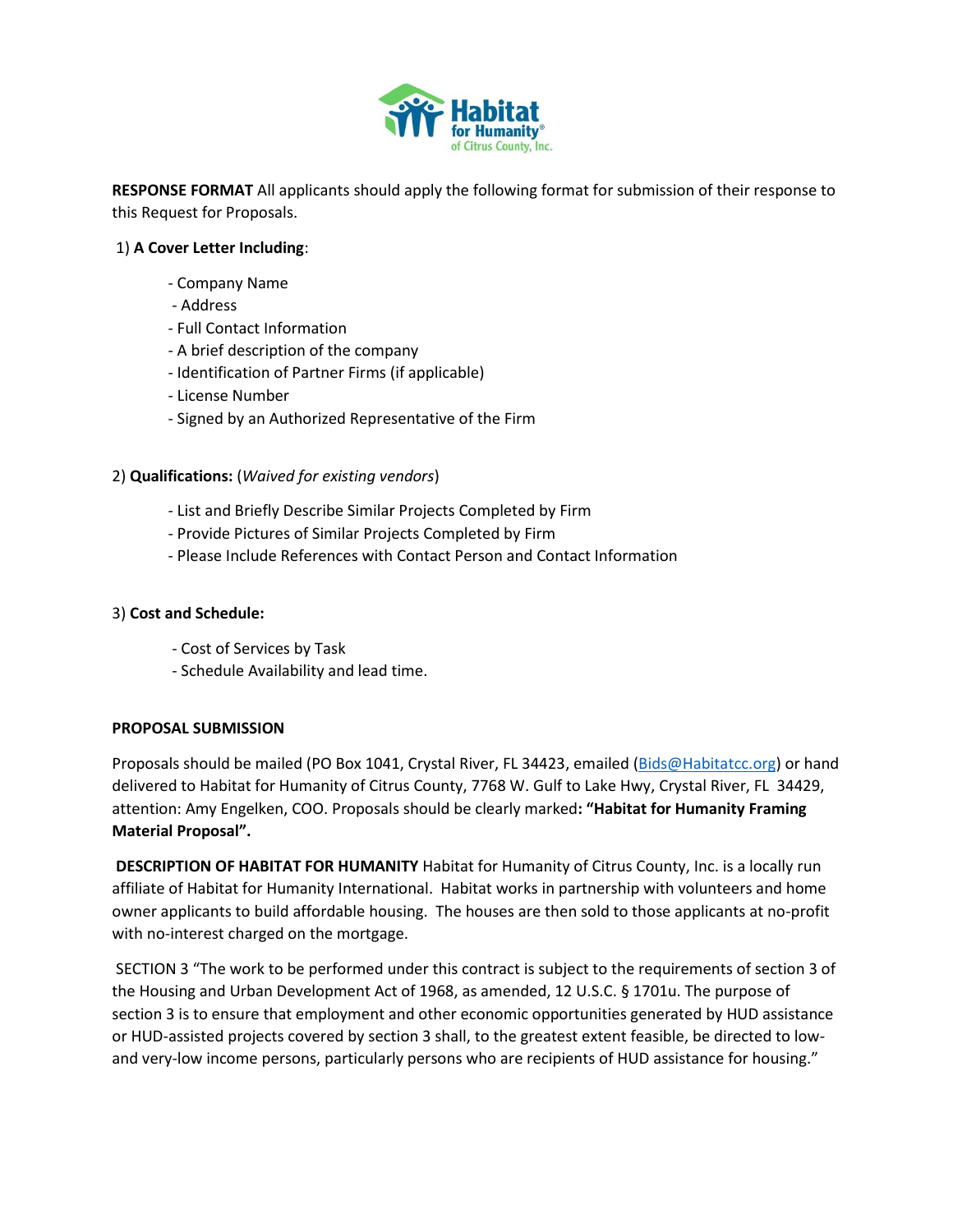

### House Framing Package 3 bedrooms Liberty & Union Models **page 1**

| <b>ITEM#</b> | <b>DESCRIPTION</b>          | QUANTITY       |
|--------------|-----------------------------|----------------|
|              | 2x12x12 Yellow Pine         | $\overline{2}$ |
|              | 2x12x16 Yellow Pine         | $\overline{2}$ |
|              | 2x8x12 Yellow Pine          | 6              |
|              | 1x4x16 Yellow Pine          | 5              |
|              | 2x4x16 Spruce               | 33             |
|              | 2x4x16 Southern Yellow Pine | 20             |
|              | 2x4x8 Spruce Precut         | 440            |
|              | 2x6x16 Spruce               | 12             |
|              | 2x4x16 PT                   | 22             |
|              | 2x6x8 PT                    | $\overline{2}$ |
|              | 4X6X10 PT                   | $\overline{2}$ |
|              | 2X6 Precuts                 | 18             |
|              | OSB 1/2"                    | 60             |
|              | Carriage 1/2 x8"            | $\overline{4}$ |
|              | Nut 1/2" Galvanized         | 4              |
|              | Washer 1/2" Galvanized      | $\overline{4}$ |
|              | ABU 46 Simpson              | $\overline{2}$ |
|              | H2.5 hurricane clips        | 14             |
|              | H 10                        | 75             |
|              | <b>HUC 410</b>              | 4              |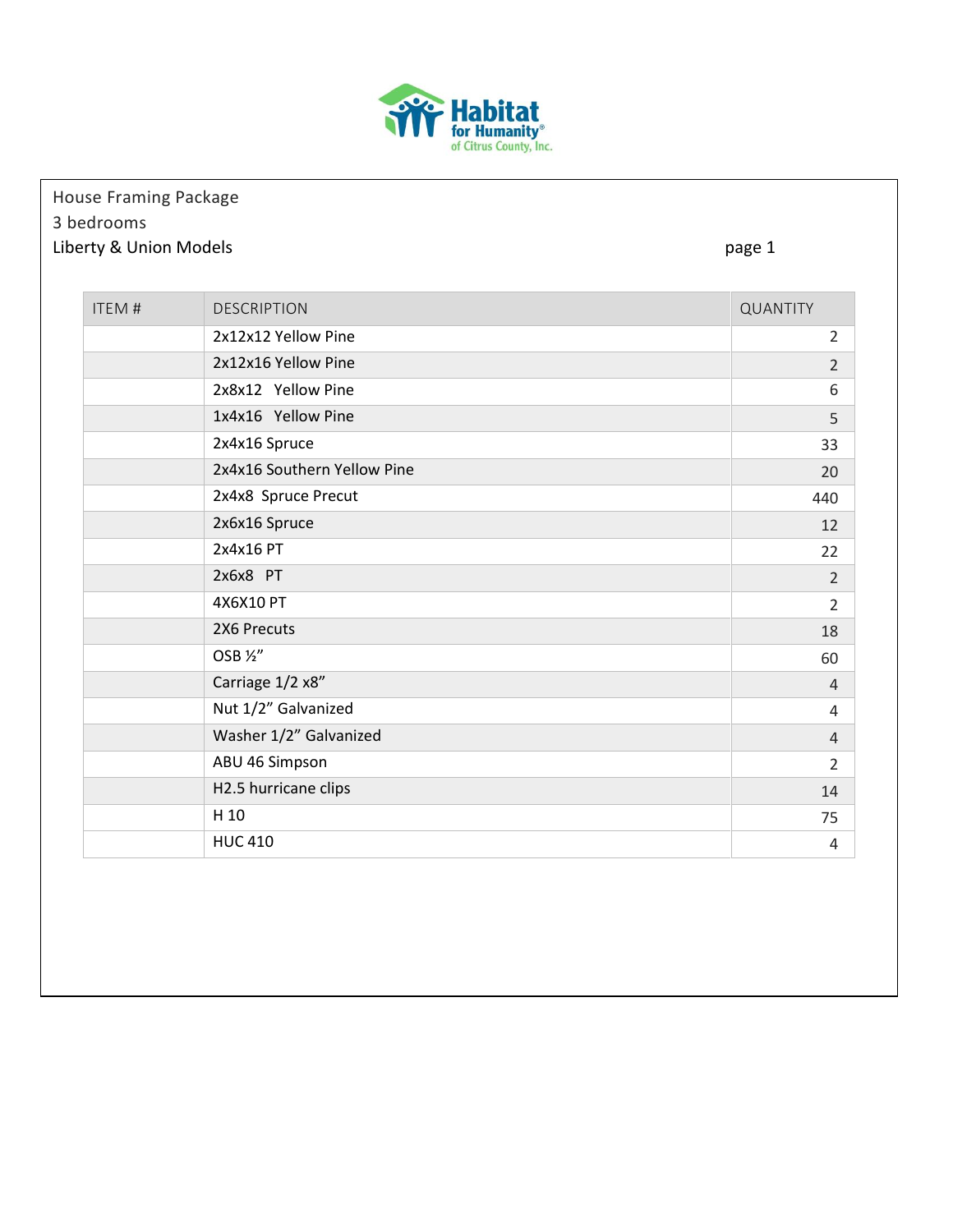

## House Framing Package 3 bedrooms Liberty & Union Models **page 2**

| <b>ORDER DATE</b> |                                    | <b>PO NUMBER</b>                        | JOR# |                 |
|-------------------|------------------------------------|-----------------------------------------|------|-----------------|
|                   |                                    |                                         |      |                 |
| <b>ITEM#</b>      | <b>DESCRIPTION</b>                 |                                         |      | <b>QUANTITY</b> |
|                   | <b>LSTA 12 STRAP TIE SIMPSON</b>   |                                         |      | 20              |
|                   | LSTA 18 STRAP TIE SIMPSON          |                                         |      | 25              |
|                   | LSTA 24 STRAP TIE SIMPSON          |                                         |      | 20              |
|                   | <b>LSTA 30 STRAP TIE SIMPSON</b>   |                                         |      | 6               |
|                   | LSTA 36 STRAP TIE SIMPSON          |                                         |      | 2               |
|                   | Go Bolt 8'X 1/2" Zinc Coated       |                                         |      | 35              |
|                   |                                    | PB REDU Coupler 1/2" X 5/8" Zinc coated |      | 35              |
|                   | Washer 5/8" Galvanized             |                                         |      | 35              |
|                   | 1/2-13 Nut Zinc Coated             |                                         |      | 35              |
|                   | Washer 1/2" Galvanized             |                                         |      | 35              |
|                   | SQ Washer 2" X 2" X 5/8"           |                                         |      | 35              |
|                   | SQ Washer 3" x 3" x 5/8            |                                         |      | 35              |
|                   | LDT TAPCON 1/2 X 6                 |                                         |      | $\mathcal{P}$   |
|                   | Plywood clips 15/32" box           |                                         |      | 1 box           |
|                   | 1" felt nail plastic 2000 ct       |                                         |      | $1$ hox         |
|                   | Z Flashing 5/8" x 10'              |                                         |      | 60              |
|                   | 20" x 50" galvanized valley 26 ga. |                                         |      | 1 roll          |
|                   | 30# D226 felt 2SQ                  |                                         |      | 8 rolls         |
|                   | Roofing nail 1-1/2" 5#             |                                         |      | 5# box          |
|                   | 1 % 9 inch truss nails             |                                         |      | 5# box          |
|                   |                                    |                                         |      |                 |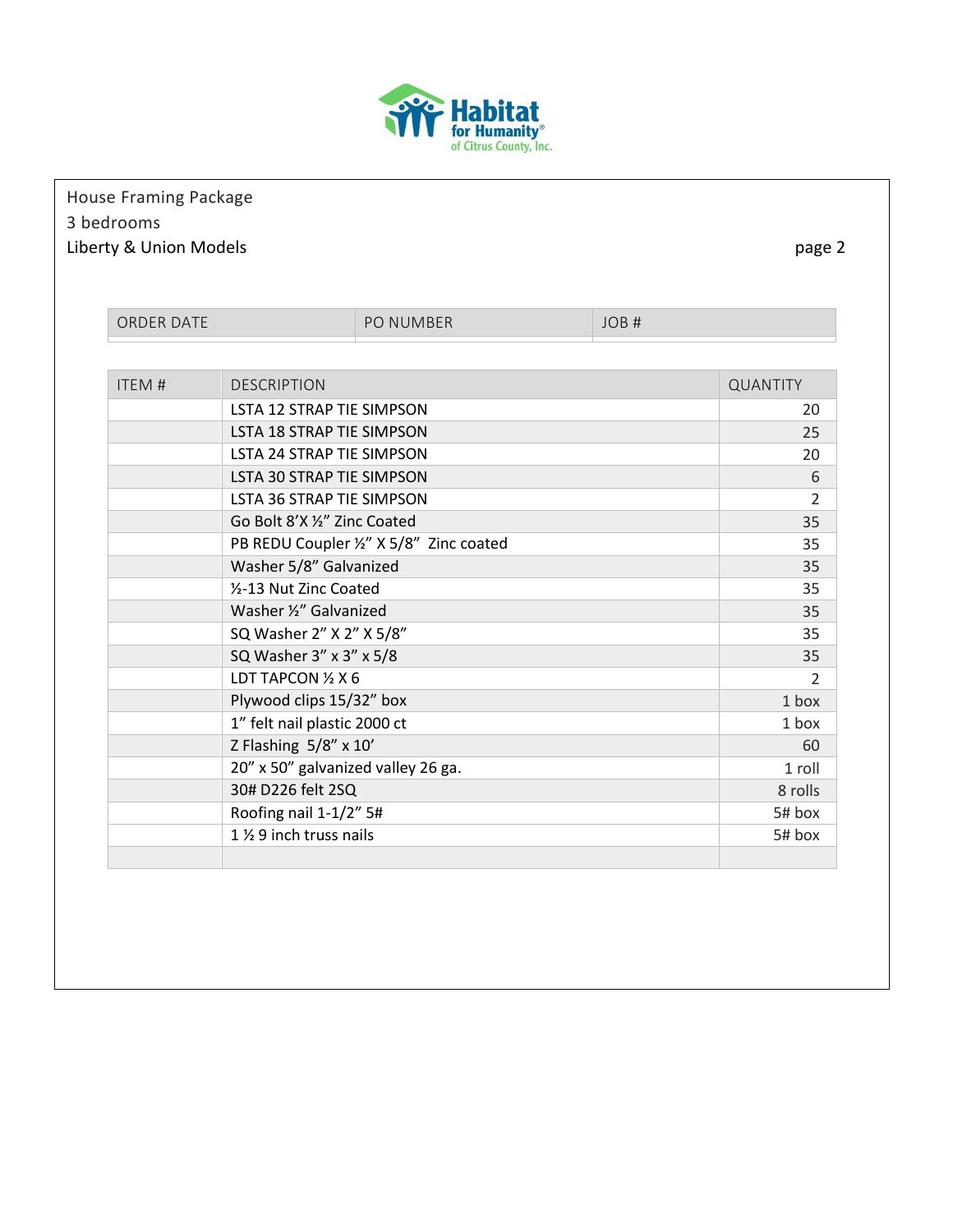

| House Framing Package<br>3 bedrooms<br>Liberty & Union Models |                              |                                        |      | page 3          |
|---------------------------------------------------------------|------------------------------|----------------------------------------|------|-----------------|
| ORDER DATE                                                    |                              | PO NUMBER                              | JOB# |                 |
|                                                               |                              |                                        |      |                 |
| <b>ITEM#</b>                                                  | <b>DESCRIPTION</b>           |                                        |      | <b>QUANTITY</b> |
|                                                               | 8D SMOOTH LOOSE NAILS        |                                        |      | 5# BOX          |
|                                                               | <b>8D SHANK STICK NAILS</b>  |                                        |      | 5# BOX          |
|                                                               | <b>8D SMOOTH STICK NAILS</b> |                                        |      | 5# BOX          |
|                                                               | 10D SMOOTH LOOSE NAILS       |                                        |      | 5# BOX          |
|                                                               |                              | 16D SMOOTH LOOSE NAILS COATED          |      | 5# BOX          |
|                                                               | 22 CAL YELLOW LOAD 100CT     |                                        |      | 1 BOX           |
|                                                               | 2 1/2 WASHERED PIN 100CT     |                                        |      | 1 BOX           |
|                                                               |                              | TSBR-24 TRUSS SPACERS BRACER BOX OF 50 |      | 1 BOX           |
|                                                               |                              |                                        |      |                 |
|                                                               |                              |                                        |      |                 |
|                                                               |                              |                                        |      |                 |
|                                                               |                              |                                        |      |                 |
|                                                               |                              |                                        |      |                 |
|                                                               |                              |                                        |      |                 |
|                                                               |                              |                                        |      |                 |
|                                                               |                              |                                        |      |                 |
|                                                               |                              |                                        |      |                 |
|                                                               |                              |                                        |      |                 |
|                                                               |                              |                                        |      |                 |
|                                                               |                              |                                        |      |                 |
|                                                               |                              |                                        |      |                 |
|                                                               |                              |                                        |      |                 |
|                                                               |                              |                                        |      |                 |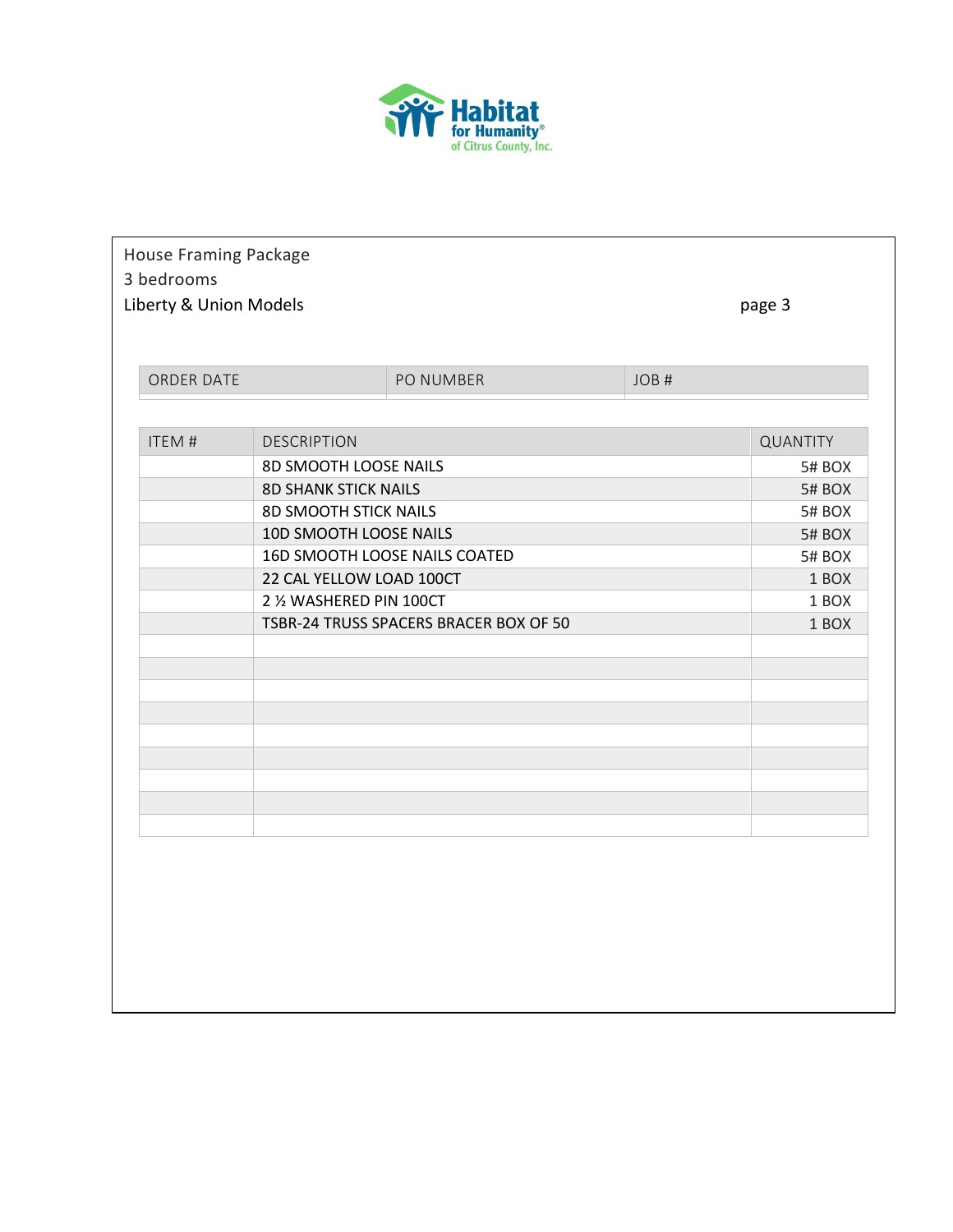

## House Framing Package 4 bedrooms Discovery & Discovery SG Models **page 1** and the page 1

| <b>ORDER DATE</b> |                             | <b>PO NUMBER</b> | JOB <sub>#</sub> |                |
|-------------------|-----------------------------|------------------|------------------|----------------|
|                   |                             |                  |                  |                |
| <b>ITEM#</b>      | <b>DESCRIPTION</b>          |                  |                  | QUANTITY       |
|                   | 2x12x12 Yellow Pine         |                  |                  | $\overline{2}$ |
|                   | 2x12x16 Yellow Pine         |                  |                  | $\overline{2}$ |
|                   | 2x8x12 Yellow Pine          |                  |                  | 6              |
|                   | 2x6x12 Yellow Pine          |                  |                  | $\overline{2}$ |
|                   | 1x4x16 Yellow Pine          |                  |                  | 5              |
|                   | 2x4x16 Spruce               |                  |                  | 53             |
|                   | 2x4x16 Southern Yellow Pine |                  |                  | 20             |
|                   | 2x4x8 Spruce Precut         |                  |                  | 440            |
|                   | 2x6x16 Spruce               |                  |                  | 14             |
|                   | 2x4x16 PT                   |                  |                  | 22             |
|                   | 2x6x8 PT                    |                  |                  | $\mathcal{L}$  |
|                   | 4X6X10 PT                   |                  |                  | $\overline{2}$ |
|                   | 2X6 Precuts                 |                  |                  | 18             |
|                   | OSB 1/2"                    |                  |                  | 67             |
|                   | Carriage 1/2 x8"            |                  |                  | $\overline{4}$ |
|                   | Nut 1/2" Galvanized         |                  |                  | 4              |
|                   | Washer 1/2" Galvanized      |                  |                  | $\overline{4}$ |
|                   | ABU 46 Simpson              |                  |                  | $\overline{2}$ |
|                   | H2.5 hurricane clips        |                  |                  | 14             |
|                   | H 10                        |                  |                  | 100            |
|                   | <b>HUC 410</b>              |                  |                  | 4              |
|                   | HTU-26 Truss Bucket for 2x4 |                  |                  | 5              |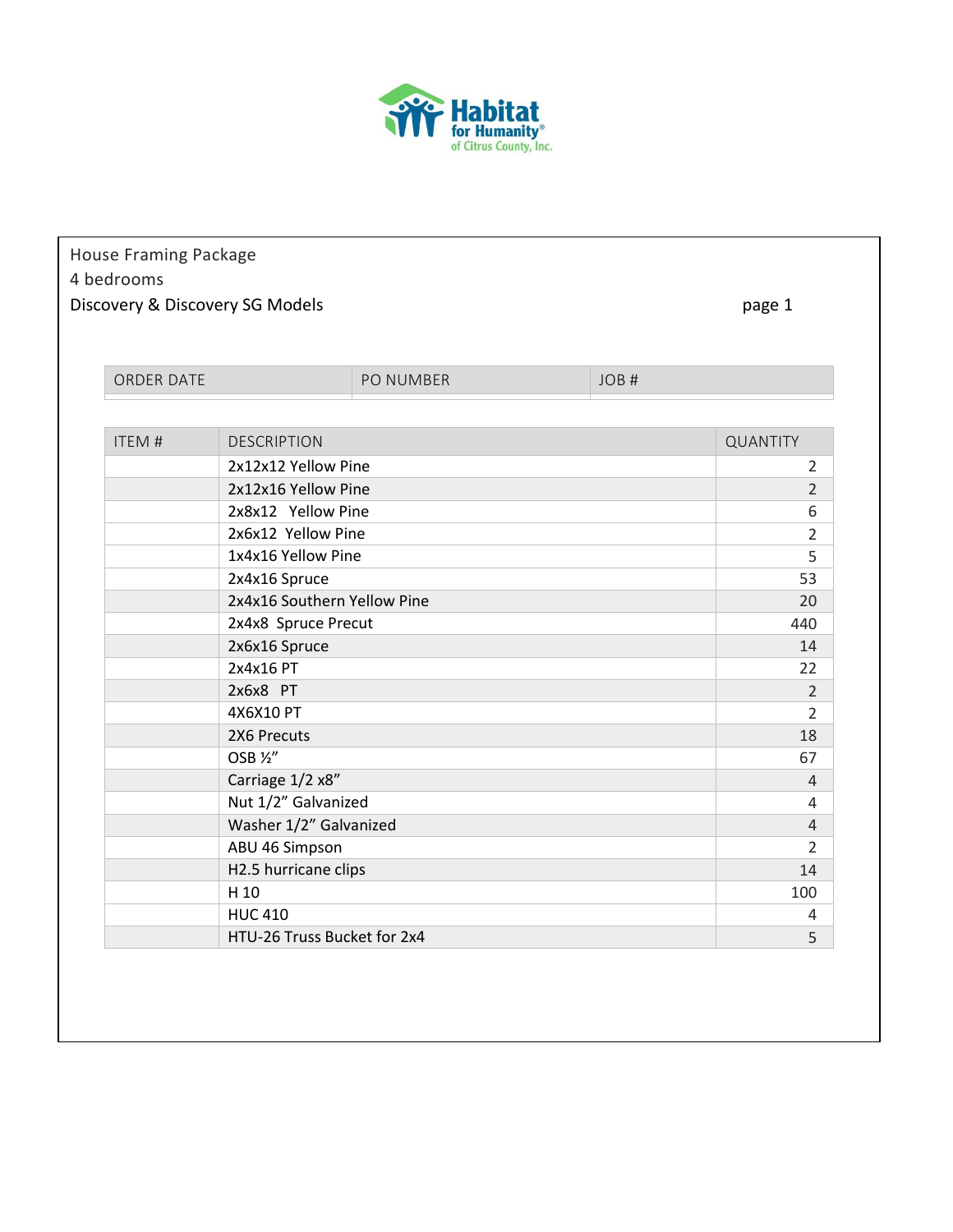

# House Framing Package

## 4 bedrooms

Discovery & Discovery SG Models and the control of the page 2 page 2

| <b>DESCRIPTION</b><br><b>LSTA 12 STRAP TIE SIMPSON</b><br>LSTA 18 STRAP TIE SIMPSON<br>LSTA 24 STRAP TIE SIMPSON<br>LSTA 30 STRAP TIE SIMPSON<br>LSTA 36 STRAP TIE SIMPSON<br>Go Bolt 8'x 1/2" Zinc Coated<br>PB REDU Coupler 1/2" x 5/8" Zinc Coated<br>Washer 5/8" Galvanized<br>1/2 - 13 Nut Zinc Coated | <b>QUANTITY</b><br>$\mathcal{L}$<br>20<br>25<br>20<br>6<br>$\mathcal{P}$<br>37<br>37<br>37<br>37                                    |
|-------------------------------------------------------------------------------------------------------------------------------------------------------------------------------------------------------------------------------------------------------------------------------------------------------------|-------------------------------------------------------------------------------------------------------------------------------------|
|                                                                                                                                                                                                                                                                                                             |                                                                                                                                     |
|                                                                                                                                                                                                                                                                                                             |                                                                                                                                     |
|                                                                                                                                                                                                                                                                                                             |                                                                                                                                     |
|                                                                                                                                                                                                                                                                                                             |                                                                                                                                     |
|                                                                                                                                                                                                                                                                                                             |                                                                                                                                     |
|                                                                                                                                                                                                                                                                                                             |                                                                                                                                     |
|                                                                                                                                                                                                                                                                                                             |                                                                                                                                     |
|                                                                                                                                                                                                                                                                                                             |                                                                                                                                     |
|                                                                                                                                                                                                                                                                                                             |                                                                                                                                     |
|                                                                                                                                                                                                                                                                                                             |                                                                                                                                     |
|                                                                                                                                                                                                                                                                                                             |                                                                                                                                     |
|                                                                                                                                                                                                                                                                                                             |                                                                                                                                     |
| Washer 1/2" Galvanized                                                                                                                                                                                                                                                                                      | 37                                                                                                                                  |
| SQ Washer 2" x 2" x 5/8"                                                                                                                                                                                                                                                                                    | 37                                                                                                                                  |
| SQ Washer 3" x 3" x 5/8                                                                                                                                                                                                                                                                                     | 37                                                                                                                                  |
| LDT TAPCON 1/2 X 6                                                                                                                                                                                                                                                                                          | $\mathcal{P}$                                                                                                                       |
| Plywood clips 15/32" box                                                                                                                                                                                                                                                                                    | 1 box                                                                                                                               |
| 1" felt nail plastic 2000 ct                                                                                                                                                                                                                                                                                | 1 box                                                                                                                               |
|                                                                                                                                                                                                                                                                                                             | 60                                                                                                                                  |
|                                                                                                                                                                                                                                                                                                             | 1 roll                                                                                                                              |
|                                                                                                                                                                                                                                                                                                             | 8 rolls                                                                                                                             |
|                                                                                                                                                                                                                                                                                                             | 5# box                                                                                                                              |
|                                                                                                                                                                                                                                                                                                             | 5# box                                                                                                                              |
|                                                                                                                                                                                                                                                                                                             | Z Flashing 5/8" x10'<br>20" x 50" galvanized valley 26 ga.<br>30# D226 felt 2SQ<br>Roofing nail 1-1/2" #5<br>1 % 9 inch truss nails |